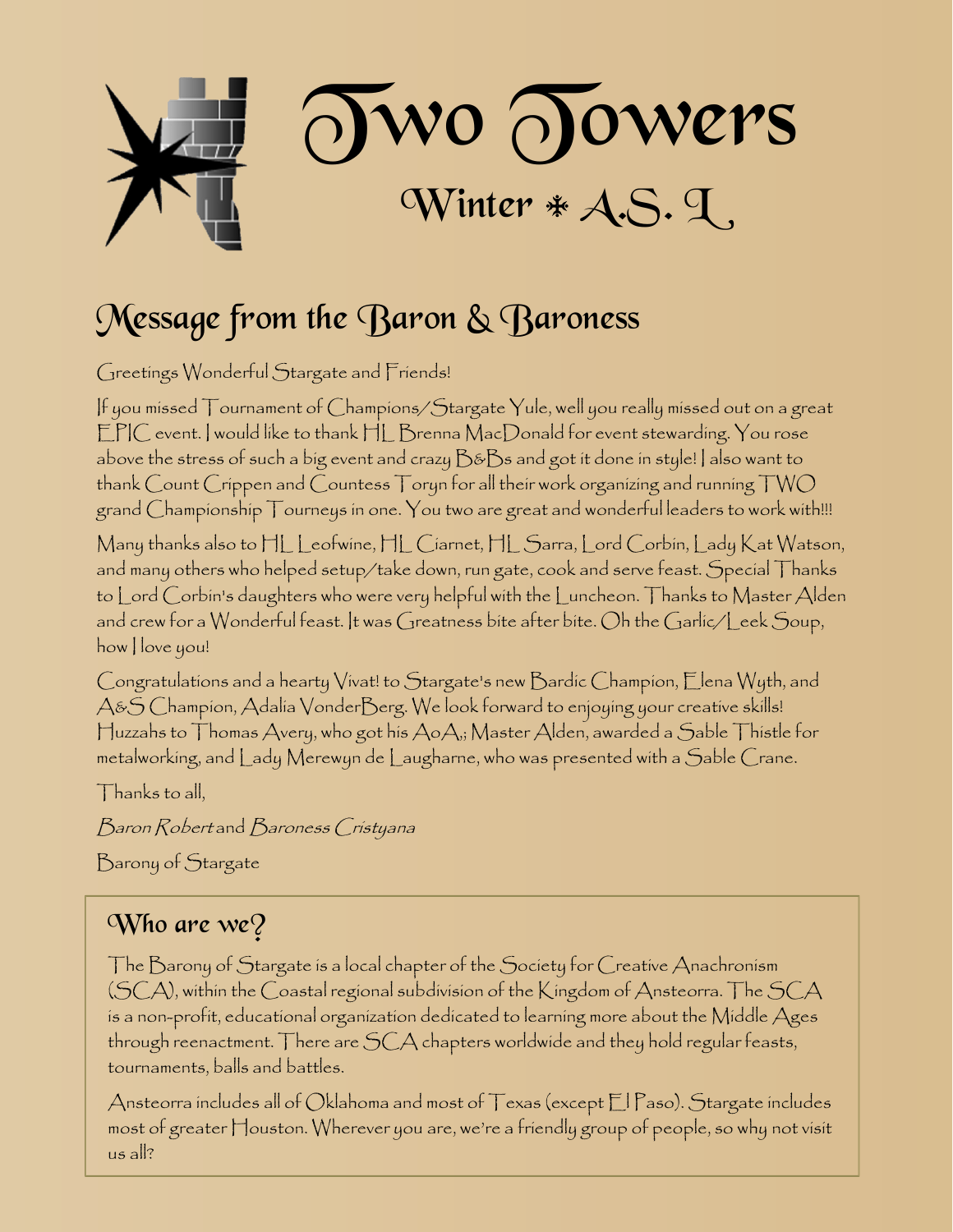## Baron Robert & Baroness Christyana

At Stargate's annual Yule Revel, the Baron and Baroness posed for a new "official" portrait. Your Chronicler thinks they did the Barony proud!



© Cary Dier 2016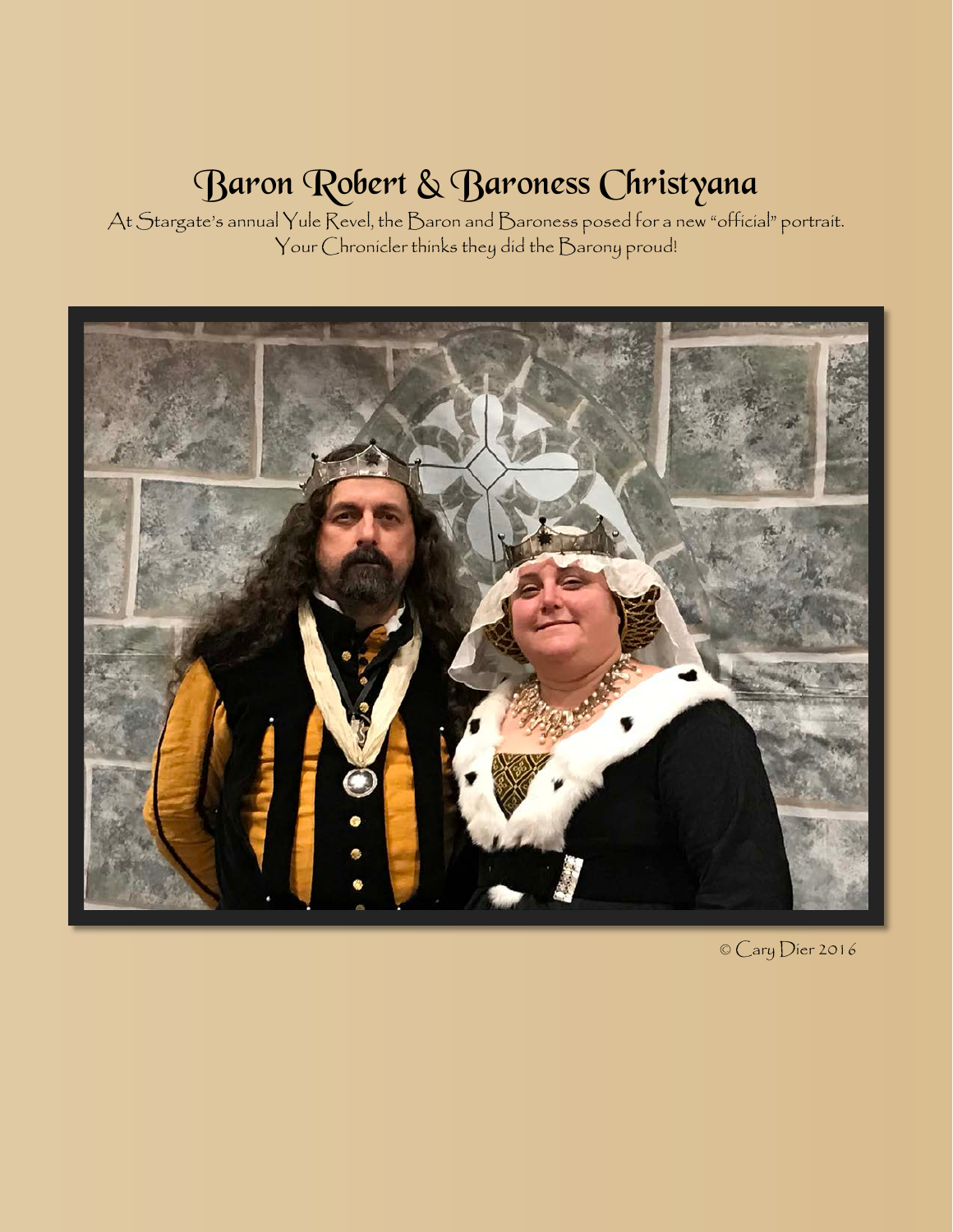## Stargate Events Calendar

|        | Sunday                                      | Monday                                     | Tuesday | Wednesday                               | Thursday     | Friday | Saturday                                                         |
|--------|---------------------------------------------|--------------------------------------------|---------|-----------------------------------------|--------------|--------|------------------------------------------------------------------|
| Week 1 | 10a Gates<br><b>Edge Chiv</b><br>4p Scribes | 7:15p<br>Populace<br><b>Meeting</b>        |         | 7p Rapier <sup>2</sup>                  | 7p Chivalric |        |                                                                  |
| Week 2 |                                             | $7p$ UFO $1$                               |         |                                         | 7p Chivalric |        | Oct 8<br>Gate's Edge<br>Fall event<br>Dec 10<br>Stargate<br>Yule |
| Week 3 | 10a Gates<br><b>Edge Chiv</b><br>4p Scribes | 7p UFO <sup>1</sup>                        |         | 7p Rapier <sup>2</sup>                  | 7p Chivalric |        | Nov 17-20<br>War of the<br>Rams<br>(BAM)                         |
| Week 4 |                                             | $7p$ UFO $1$                               |         |                                         | 7p Chivalric |        | Oct 22<br>Archery                                                |
| Week 5 | 4p Scribes                                  | 7p UFO <sup>1</sup>                        |         | 7p Rapier <sup>2</sup>                  | 7p Chivalric |        |                                                                  |
| Notes  |                                             | 1: Check first<br>- not held<br>every week |         | 2: Practice<br>held every<br>other week |              |        |                                                                  |

- + Stargate Scribes Guild 1st/3rd/5th Sundays 4-7 pm @ Central Mkt on Westheimer
- + Gates Edge Fighter Practice 1st/3rd Sundays 10 am @ Meyer Park
- UFO Guild Usually weekly (always check) on Monday except Pop Mtg week 7-9 pm @ Brenna MacDonald's home
- $\blacklozenge$  Business & Populace Meeting Monthly on 1st Monday (2nd if holiday) 7:15 pm @ Trini Mendenhall Community Ctr, 1414 Wirt Rd.
- Stargate Rapier Practice Every other Wednesday 7-10 pm @ Hermann Park
- Stargate Chivalric Combat Practice Weekly on Thursday 7:30-10 pm @ Hermann Park
- Houston/Beaumont area Official Youth Chivalric Practice Irregular weeks on Sunday 4 pm @ changing locations
- Archery Practice Monthly on Saturday 9-11 am @ Spring Creek Park, Tomball
- $\rightarrow$  An Artist's A'faire (Gate's Edge fall event) on Saturday Oct. 8 from 9:00 am -8:00 pm @ American Legion, 708 E Parker Rd, Houston, Texas 77076
- Stargate Yule & Tournament of Champions on Saturday Dec. 10 , at Sallas Show Barn in New Caney,  $\Box X$ , just off of  $\Box$ wy 59 at  $\Box$ wy 99.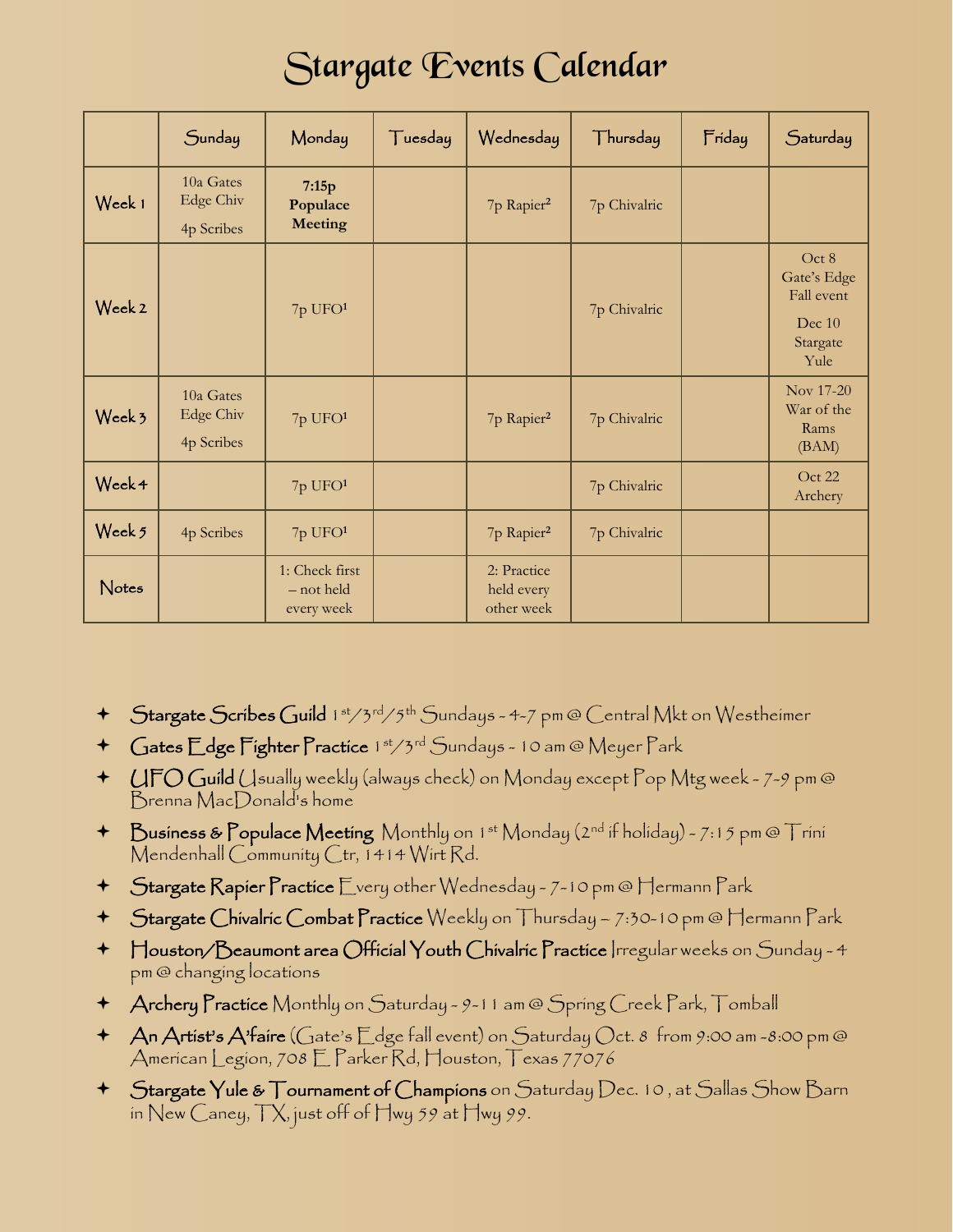# Upcoming Events & Meetings

Populace meetings during the third quarter of 2016 will be held on October 3rd, November 7th, and December 5th at Mendenhall Community Center 1414 Wirt Road, Houston, TX. We have a private room. Please check the lobby bulletin board.

## UFO Guild

HL Brenna MacDonald hosts UFO (Unfinished Objects) Guild at her home, every Monday night except the first Monday of the month (Populace), from 7pm to 9pm. Please send her a message for the address if you'd like to come.

### Chivalric and Rapier Practices

Stargate's Chivalric fighter practice is held weekly on Thursday evenings, and Rapier practice is held bi-weekly on Wednesday nights. Both happen by the parking lot behind Miller Outdoor Theater in Hermann Park. Check the Barony's Facebook page for last-minute updates.

### Gate's Edge Fighter Practice

Our neighbor to the north, the Shire of Gate's Edge, holds its fighter practice on the first and third Sunday of the month at Meyer Park in the Cypresswood section of Spring, Texas from 10 AM to 1 PM.

### Archery Practice

Practice has been scheduled for 9 am at Spring Creek Park in Tomball on the following dates:

- $+$  July 23
- August 20
- September 24
- $\triangleleft$  October 22
- [November: no practice go to BAM!]
- December 10



St. John (depicted as a scribe) Bodleian Library MS Auct. D. 1.17

### Scribes Guild

Come learn the ancient and beautiful arts of calligraphy and illumination. The Stargate Scribes Guild is for learning the scribal arts, as well as to provide a service to the Barony and the Kingdom by creating award scrolls. The Guild meets the 1st, 3rd and 5th Sundays of the month from 4-7 pm.

The primary site is in the 2nd floor Community Room at the Central Market, 3815 Westheimer Rd (at Wesleyan Ave, inside Loop 610), Houston, TX 77027. Bring your paint supplies; some loaner items will be provided. All are welcome, newcomers and masters alike. Contact: Mistress Hillary Greenslade.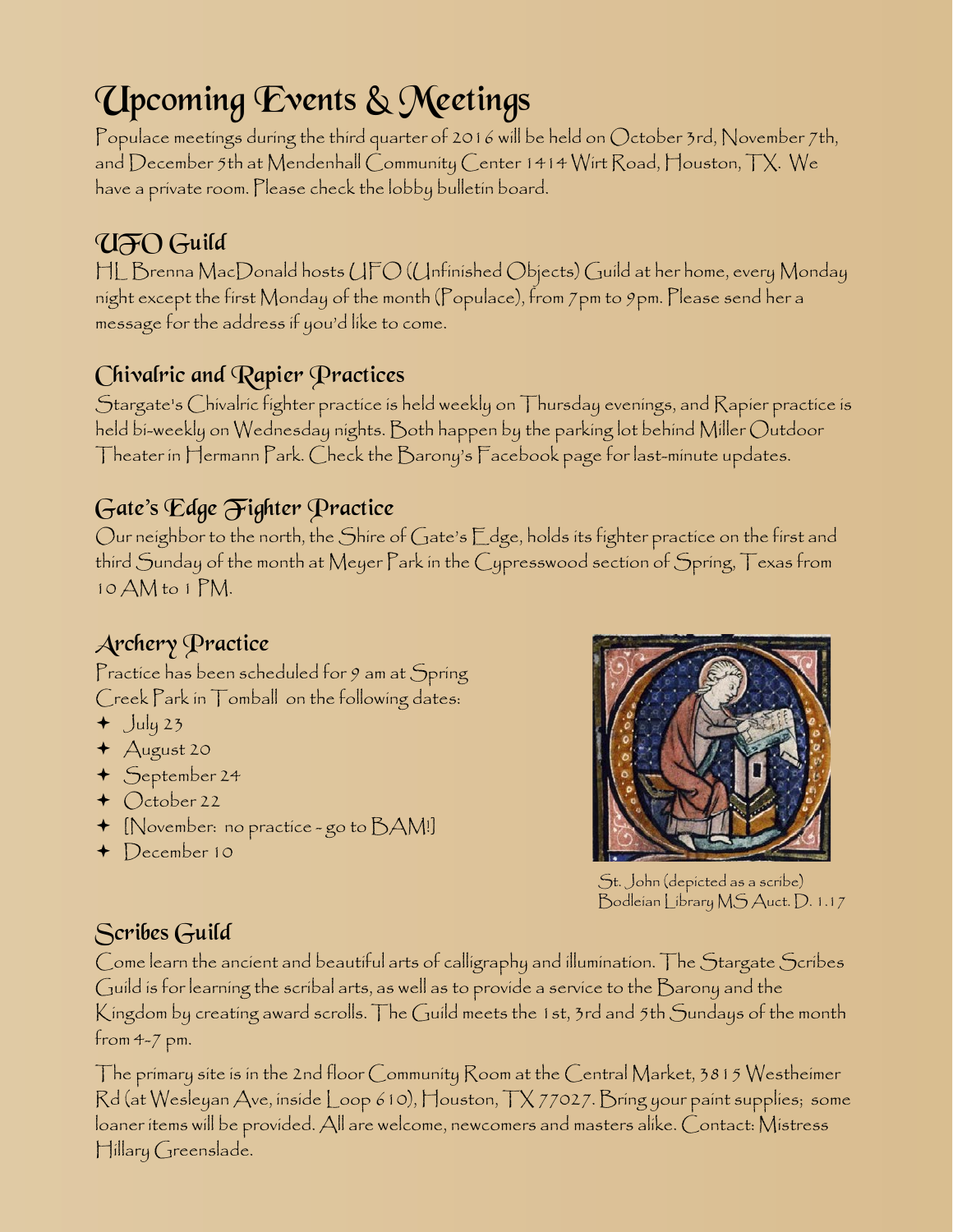# Make a Contribution to the  $\widetilde{\partial w}$   $\widetilde{\partial w}$   $\widetilde{\partial w}$

The Two Towers is the reference for members of the Barony, but it also serves as a bit of Baronial history. The Chronicler would love to see one and all contribute in some way to the publication. Please send your contributions to the Stargate Chronicler, Lady Ingrid the Mended, at [chronicler@stargate.ansteorra.org](mailto:chronicler@stargate.ansteorra.org), with copy to Lady Merewyn de Laugharne, Acting Deputy Chronicler, at [webminister@stargate.ansteorra.org.](mailto:webminister@stargate.ansteorra.org?subject=Two Towers)

Here are some of the ways in which you can be a part of the  $\mathcal B$ aronial Newsletter:

- $\div$   $\mathsf E$ vent  $\mathsf {Stories}$   $\mathsf L$ et everyone hear your recollection of a great time or special occurrence at a Stargate event by putting it in our newsletter!
- $\blacklozenge$   $\mathsf P$ hotographs If you have taken some photos at  $\mathcal S$ targate events and would like to get them published, please send them along with the appropri- ate Publication Permission Form for yourself and any identifiable individuals in the photos.
- Word Fame Has someone you know done something worthy of bragging about? Publish it!
- $\star$  Articles  $\bigcirc$ are to share your expertise, or enlighten others on a subject you feel passionate about? Send your article along for publication along with the appropriate Publication Permission Form found on the Ansteorra website!
- $\star$   $\mathsf{Art}$  Send your finest artwork along with the appropriate Publication Permission Form found on the Ansteorra website. Or let us know if you would like to illustrate articles!

## Stargate Domesday Book

Stargate is compiling a Domesday Book to help our members keep in touch, and we have made it quick and easy to submit your information online at

[http://stargate.ansteorra.org](http://stargate.ansteorra.org/)!

## Stargate Facebook Page

Stargate also has a Facebook page, which is a good place to check for lastminute updates on practices and events. [https://www.facebook.com/groups/566](https://www.facebook.com/groups/56697227816/) [97227816/](https://www.facebook.com/groups/56697227816/)

### Accepting applications for these offices:

- » Hospitaler
- » Seneschal
- » Minister of Arts & Sciences
- » Minister of Children
- » Youth Rapier Marshal

Holding an office is a great way to become involved and meet your fellow Stargaters. Eligible applicants must have enthusiasm and a wish to learn and carry out their new office.

Please send your application to the Stargate Seneschal, the corresponding Regional officer, and the Baron and Baroness.

## Disclaimer & Copyright

This is the Two Towers, a publication of The Barony of Stargate of the Society for Creative Anachronism, Inc. The Two Towers is available from Cary Dier, 3806 Ascot Ln, Houston TX 77092. It is not a corporate publication of the Society for Creative Anachronism, Inc., and does not delineate SCA policies.

Copyright 2016 Society for Creative Anachronism, Inc. For information on reprinting articles and artwork from this publication, please contact the editor, who will assist you in contacting the original creator of the piece. Please respect the legal rights of our contributors.